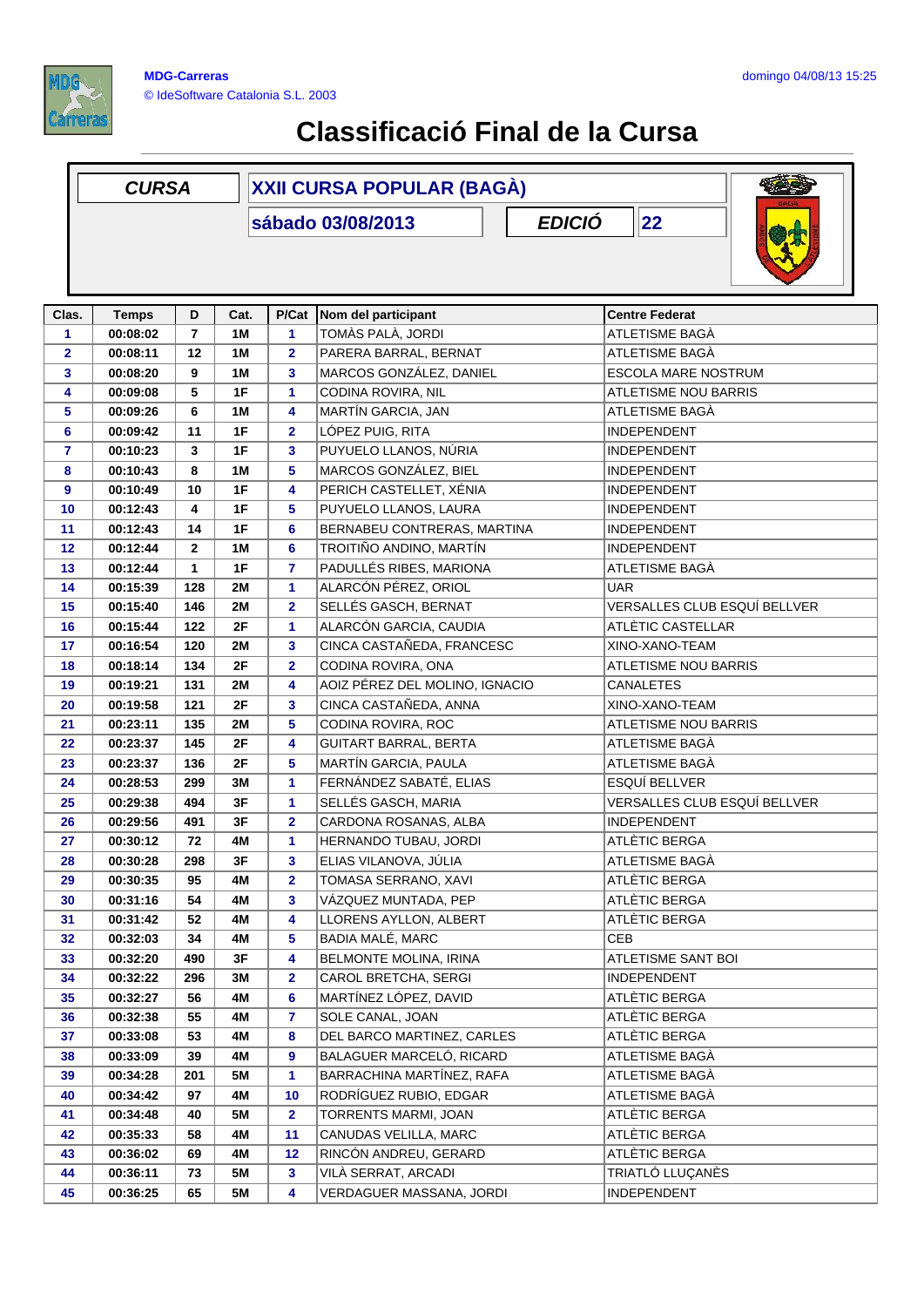

## **Classificació Final de la Cursa**

| 46       | 00:36:36             | 32       | <b>5M</b> | 5              | NUÑEZ SILVA, FRANCISCO                              | INDEPENDENT               |
|----------|----------------------|----------|-----------|----------------|-----------------------------------------------------|---------------------------|
| 47       | 00:36:42             | 91       | 4M        | 13             | GUIMERÀ VILLALBA, XAVIER                            | ATLETISME BAGÀ            |
| 48       | 00:36:45             | 37       | <b>5M</b> | 6              | VILALTA PICAS, MARC                                 | ATLÈTIC BERGA             |
| 49       | 00:36:48             | 253      | <b>5M</b> | $\overline{7}$ | JIMÉNEZ FRESNEDA, JORDI                             | ATLETISME BAGÀ            |
| 50       | 00:36:51             | 64       | 4M        | 14             | CALMET CALVERAS, MARC                               | ATLETISME BAGÀ            |
| 51       | 00:37:02             | 70       | <b>5M</b> | 8              | IZQUIERDO LÓPEZ, JOAN                               | ATLETISME BAGÀ            |
| 52       | 00:37:36             | 63       | 4M        | 15             | <b>BAU RODRÍGUEZ, ENRIC</b>                         | <b>INDEPENDENT</b>        |
| 53       | 00:37:51             | 297      | 3M        | 3              | AOIZ PÉREZ DEL MOLINO, JAVIER                       | CANALETES                 |
| 54       | 00:37:53             | 31       | 6M        | 1              | MESA LUQUE, MANUEL                                  | FONDISTES SANT JOAN DESPÍ |
| 55       | 00:38:11             | 295      | 3F        | 5              | ALARCÓN PÉREZ, ALBA                                 | <b>UAR</b>                |
| 56       | 00:38:11             | 88       | <b>5M</b> | 9              | ALARCÓN PALLAS, LLUÍS                               | NOPUC+                    |
| 57       | 00:38:37             | 45       | <b>5M</b> | 10             | ROVIRA SERRA, JORDI                                 | <b>ATLETISME TONA</b>     |
| 58       | 00:38:48             | 79       | 4M        | 16             | SERRA PEÑA, MIQUEL                                  | ATLÈTIC BERGA             |
| 59       | 00:38:50             | 933      | 4F        | $\mathbf{1}$   | GARCIA CAÑAS, ANNA                                  | ATLÈTIC BERGA             |
| 60       | 00:38:52             | 59       | 4M        | 17             | LÓPEZ LÓPEZ, ALFONSO                                | ATLÈTIC BERGA             |
| 61       | 00:38:54             | 62       | <b>5M</b> | 11             | SALICRÚ LLUCH, ORIOL                                | ATLETISME BAGÀ            |
| 62       | 00:39:49             | 223      | 4M        | 18             | ALBA ALONSO, CARLOS                                 | SPEZIALMASCHINEN          |
| 63       | 00:39:54             | 988      | 4F        | $\overline{2}$ | MUÑIZ, MONIK                                        | ATLÈTIC BERGA             |
| 64       | 00:39:56             | 61       | 4M        | 19             | HINOJO NOGUERA, SERGI                               | ATLÈTIC BERGA             |
| 65       | 00:40:18             | 78       | 4M        | 20             | RODRÍGUEZ GUTIÉRREZ, ANDRES                         | <b>ZIPZAPRUNNING</b>      |
| 66       | 00:40:29             | 43       | 4M        | 21             | <b>BAU RODRÍGUEZ, ERNEST</b>                        | <b>INDEPENDENT</b>        |
| 67       | 00:41:30             | 38       | 4M        | 22             | FRANCH CABESTANY, CESAR                             | ATLETISME BAGÀ            |
| 68       | 00:42:12             | 33       | 6M        | $\overline{2}$ | LÓPEZ DEL PINO, BAYRON OSWALDO                      | <b>INDEPENDENT</b>        |
| 69       | 00:42:17             | 205      | 4M        | 23             | CASANOVA TALLADA, GERARD                            | <b>INDEPENDENT</b>        |
| 70       | 00:42:33             | 44       | <b>5M</b> | 12             | VILÀ CARRETER, JOSEP                                | <b>MOUNTAIN RUNNERS</b>   |
| 71       | 00:42:40             | 46       | 4M        | 24             | EGEA RIERA, MANEL                                   | ATÈTIC CANOVELLES         |
| 72       | 00:42:40             | 51       | 4M        | 25             | SERRANO SIERRA, GERMAN                              | <b>INDEPENDENT</b>        |
| 73       | 00:42:48             | 75       | <b>5M</b> | 13             | CASTILLO BAÑOS, AURELIO                             | XINO-XANO-TEAM            |
| 74       | 00:43:15             | 912      | 4F        | 3              | CRISTOBAL GONZÁLEZ, ARACELI                         | <b>INDEPENDENT</b>        |
| 75       | 00:43:15             | 911      | 4F        | 4              | ÀLVAREZ SÁNCHEZ, CAROL                              | <b>INDEPENDENT</b>        |
| 76       | 00:43:20             | 81       | 6M        | 3              | TUNEU ARXER, RAMON                                  | <b>ESPORTIU RIPOLL</b>    |
| 77       | 00:45:11             | 924      | 4F        | 5              | CASCANTE TORRELLA, NÚRIA                            | <b>INDEPENDENT</b>        |
| 78       | 00:45:14             | 100      | 4M        | 26             | PASCUAL VIVÓ, XAVIER                                | ATLETISME BAGÀ            |
| 79       | 00:45:25             | 932      | 5F        | $\mathbf{1}$   | MOLINA PUYO, PURI                                   | <b>INDEPENDENT</b>        |
| 80       | 00:45:25             | 42       | <b>5M</b> | 14             | PERDIGÓ PONS, JOAN RAMON                            | ATLETISME BAGÀ            |
| 81       | 00:45:37             | 74       | 4M        | 27             | EGEA RIERA, MARC                                    | <b>INDEPENDENT</b>        |
| 82       | 00:46:46             | 82       | 4M        | 28             | HELLIN LLAVERIA, XAVIER                             | <b>INDEPENDENT</b>        |
| 83       | 00:46:50             | 68       | <b>5M</b> | 15             | ANGUS DOMINGO, JUAN                                 | ATLETISME LES TORTUGUES   |
| 84       | 00:47:01             | 90       | 6M        | 4              | RUBIO GÓMEZ, FRANCISCO                              | XINO-XANO TEAM            |
| 85<br>86 | 00:47:03<br>00:47:31 | 89<br>47 | 6M<br>4M  | 5<br>29        | TUNEU ARXER, LLUÍS<br>MARTÍNEZ GARCÍA, MIQUEL ANGEL | GEM<br>ATLETISME BAGÀ     |
| 87       |                      | 48       | 4M        | 30             | MARTÍNEZ GARCIA, JOSEP MANEL                        | <b>INDEPENDENT</b>        |
| 88       | 00:47:31<br>00:47:41 | 94       | <b>5M</b> | 16             | VILAR SERRAT, JAUME                                 | C:M. SIGUEME              |
| 89       | 00:47:49             | 83       | 4M        | 31             | PADULLÉS CASERO, RAÜL                               | RUNNERSWORLD SABADELL     |
| 90       | 00:47:56             | 76       | <b>5M</b> | 17             | ALVAREZ PARADA, ERNESTO                             | XINO-XANO-TEAM            |
| 91       | 00:48:01             | 931      | 5F        | $\mathbf{2}$   | SÁNCHEZ SALINAS, MARTA                              | ATLÈTIC BERGA             |
| 92       | 00:48:25             | 920      | 5F        | 3              | RODRÍGUEZ VERA, ESTHER                              | ATLETISME BAGÀ            |
| 93       | 00:48:32             | 99       | 6M        | 6              | CINCA LLORDÉS, FRANCESC                             | XINO-XANO-TEAM            |
| 94       | 00:49:23             | 84       | <b>5M</b> | 18             | PUYUELO ROSELL, CARLES                              | <b>INDEPENDENT</b>        |
| 95       | 00:49:23             | 85       | 4M        | 32             | PUYUELO CAPELLAS, JORDI                             | ATLÈTIC MOLLET            |
| 96       | 00:49:54             | 986      | 5F        | 4              | <b>GARCIA CLAVEL, IRENE</b>                         | MOUNTAIN RUNNERS          |
| 97       | 00:50:12             | 35       | 4M        | 33             | RODRÍGUEZ MARTÍNEZ, JORDI                           | <b>GRUP 1 RUNNERS</b>     |
| 98       | 00:50:28             | 907      | 5F        | 5              | BRETCHA ORRIOLS, OLGA                               | <b>INDEPENDENT</b>        |
| 99       | 00:50:34             | 50       | 6M        | 7              | LÓPEZ MARTÍNEZ, XAVIER                              | INDEPENDENT               |
|          |                      |          |           |                |                                                     |                           |